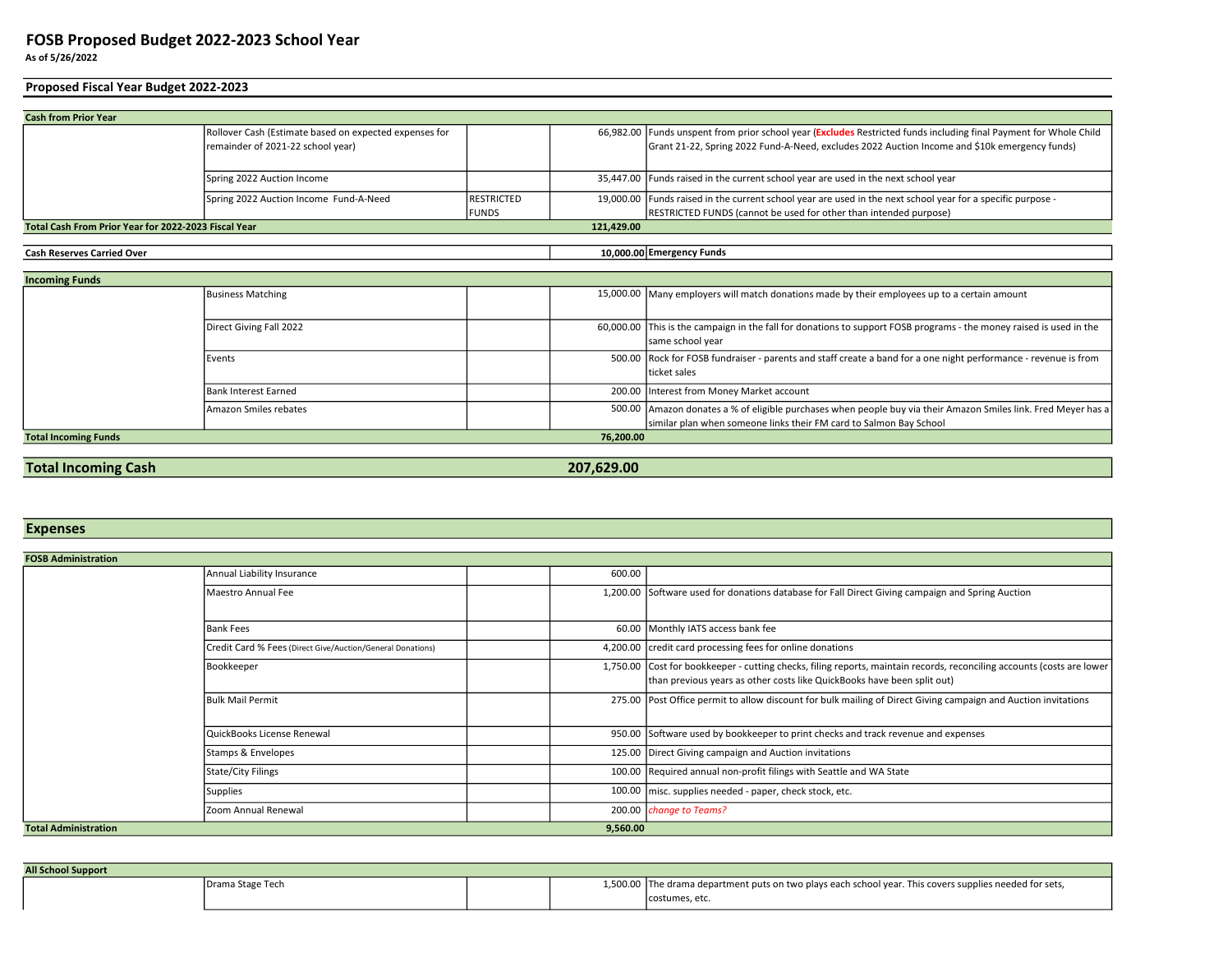|                                              | Racial Equity Team (RET)                         | Admin             |  | 1,000.00 Provides professional development stipend to 5 SB staff for 1 hour per month for 10 months                                                          |
|----------------------------------------------|--------------------------------------------------|-------------------|--|--------------------------------------------------------------------------------------------------------------------------------------------------------------|
|                                              | Kindergarten T-shirts                            |                   |  | 700.00 Salmon Bay t-shirts provided to incoming Kindergarteners                                                                                              |
|                                              |                                                  |                   |  |                                                                                                                                                              |
|                                              | WEB T-shirts                                     |                   |  | 600.00 T-shirts printed with participants' names - for 8th graders participating in WEB leadership program                                                   |
|                                              | Yearbooks Elementary & Middle                    |                   |  | 9,000.00 Every student is provided with a yearbook at the end of the school year                                                                             |
|                                              | 2022-2023 Fund-A-Need (from Spring 2022 auction) | <b>RESTRICTED</b> |  | 19,000.00 Teacher Grants - reimburse teachers for supplies and classroom improvements - RESTRICTED FUNDS<br>(cannot be used for other than intended purpose) |
| 31,800.00<br><b>Total All School Support</b> |                                                  |                   |  |                                                                                                                                                              |

| <b>Racial Equity</b>                    |                                              |  |  |                                                                                                                                                                                           |
|-----------------------------------------|----------------------------------------------|--|--|-------------------------------------------------------------------------------------------------------------------------------------------------------------------------------------------|
|                                         | Racial Equity Education & Enrichment Program |  |  | 10,000.00 Racial equity programs for students, staff, and community - spending based on grant submissions by the                                                                          |
|                                         |                                              |  |  | community (this amount is a carryover as no funds were spent during the 2021-2022 school year - \$5,000  <br>of 21-22 budget has been reallocated to the new Families of Color Committee) |
| 10.000.00<br><b>Total Racial Equity</b> |                                              |  |  |                                                                                                                                                                                           |

| <b>Building Leadership Team</b>                       |                                                     |       |          |                                                                                                                 |
|-------------------------------------------------------|-----------------------------------------------------|-------|----------|-----------------------------------------------------------------------------------------------------------------|
|                                                       | Teacher Community Building                          |       |          | Salmon Bay Admin support of teachers - lunches, recognition, etc.                                               |
| These funds have been promised to<br>Salmon Bay Admin | Friday Sing & Lantern Walk                          | Admin |          | 1,500.00 Hiring outside instructor/leader for Elementary Friday Sings and Lantern Walk practice and program     |
|                                                       | Elementary Winter Enrichment Program (WEP) Supplies | Admin |          | 6,000.00 Hiring outside instructors and reimbursing all instructors for supplies related to the WEP classes for |
|                                                       | land Instructors                                    |       |          | lelementary kids                                                                                                |
| <b>Total Building Leadership Team</b>                 |                                                     |       | 7.500.00 |                                                                                                                 |

| <b>Volunteer Coordinator Support</b>       |                                       |  |          |                                                                                   |  |
|--------------------------------------------|---------------------------------------|--|----------|-----------------------------------------------------------------------------------|--|
|                                            | 5th Grade Activities                  |  |          | 1,000.00 End of year activities for 5th graders - moving up ceremony, etc.        |  |
|                                            | 8th Grade Activities                  |  |          | 1,500.00 End of year activities for 8th graders - moving up ceremony, etc.        |  |
|                                            | Appreciations                         |  |          | 1,800.00 Staff and Parent appreciations                                           |  |
|                                            | New Student Welcome                   |  |          | 400.00 Events to welcome new students to Salmon Bay                               |  |
|                                            | <b>Community Connection</b>           |  |          | 2,000.00 Events to connect students, staff, parents, guardians, community members |  |
|                                            | Art/Poetry                            |  | 250.00   |                                                                                   |  |
|                                            | Pi Night                              |  | 300.00   |                                                                                   |  |
|                                            | School Snacks for teachers            |  | 500.00   |                                                                                   |  |
|                                            | Supplies for Events/Work Parties      |  | 400.00   |                                                                                   |  |
|                                            | Volunteer Coordinator Support - other |  | 500.00   |                                                                                   |  |
|                                            |                                       |  |          |                                                                                   |  |
| <b>Total Volunteer Coordinator Support</b> |                                       |  | 8,650.00 |                                                                                   |  |

| <b>Program Support</b>       |                                                       |           |                                                                                                                 |
|------------------------------|-------------------------------------------------------|-----------|-----------------------------------------------------------------------------------------------------------------|
|                              | Scholarships - Camp & Winter Enrichment Program (WEP) |           | 10,000.00 There is a student enrichment fee charged for Camps and WEP. FOSB provides scholarships for students  |
| <b>FOSB Scholarships</b>     | Elementary                                            |           | who are unable to pay the enrichment fees                                                                       |
|                              | Scholarships - Camp & Winter Enrichment Program (WEP) |           | 10,000.00 There is a student enrichment fee charged for Camps and WEP. FOSB provides scholarships for students  |
|                              | Middle                                                |           | who are unable to pay the enrichment fees                                                                       |
|                              | Scholarships - Before/After School Classes Elementary |           | 500.00 FOSB provides scholarships for students who would like to participate in before and afterschool programs |
|                              |                                                       |           | but are unable to pay the fees                                                                                  |
|                              | Scholarships - Before/After School Classes Middle     |           | 500.00 FOSB provides scholarships for students who would like to participate in before and afterschool programs |
|                              |                                                       |           | but are unable to pay the fees                                                                                  |
| <b>Total Program Support</b> |                                                       | 21,000.00 |                                                                                                                 |

Committee Expense Committee Committee Lead